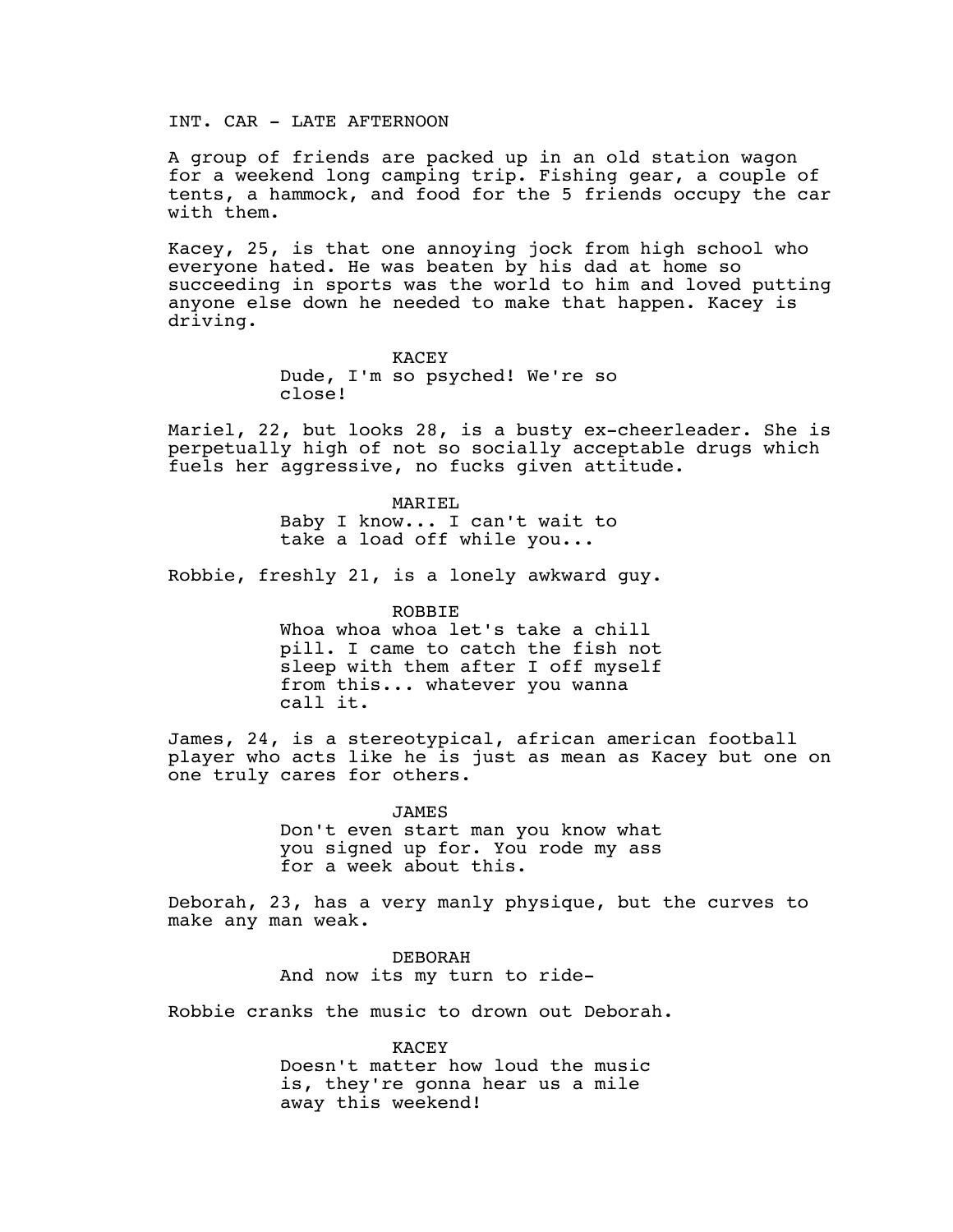Robbie buries his head between his knees.

JAMES That's the spirit! Limber up!

The crew laughs at Robbie's annoyance.

## EXT. WOODS - DUSK - SOON AFTER

The car pulls into the campsite surrounded on all sides by thick brush and trees. The path behind them closed off from view by sharp curves through the woods. They all escape the car, beginning to unpack and set up camp.

> KACEY James, you got tent duty.

> > JAMES

Aye aye capn'

KACEY Mary, Debby, you two make your way to the lake and out of those clothes.

Mariel and Deborah wink as they seductively pass by the Kacey and James, giving Robbie a peck on the cheek before losing their tops as they disappear into the woods.

## KACEY (CONT'D) And Robbie... You just uh, you find some wood that's not already pitching a tent.

James and Kacey fist bump laughing at Robbie's expense. Robbie walks off into the woods, grumbling to himself.

## EXT. LAKE - MINUTES LATER

Mariel and Deborah arrive at the lake, shirts nowhere in sight. The two throw aside their shorts that were barely covering anything anyways and venture into the water, sporting only undergarments.

They splash each other with water back and forth and have a short chuckle between friends.

> MARIEL I hope they don't take too long.

DEBORAH If they do I might be finished before they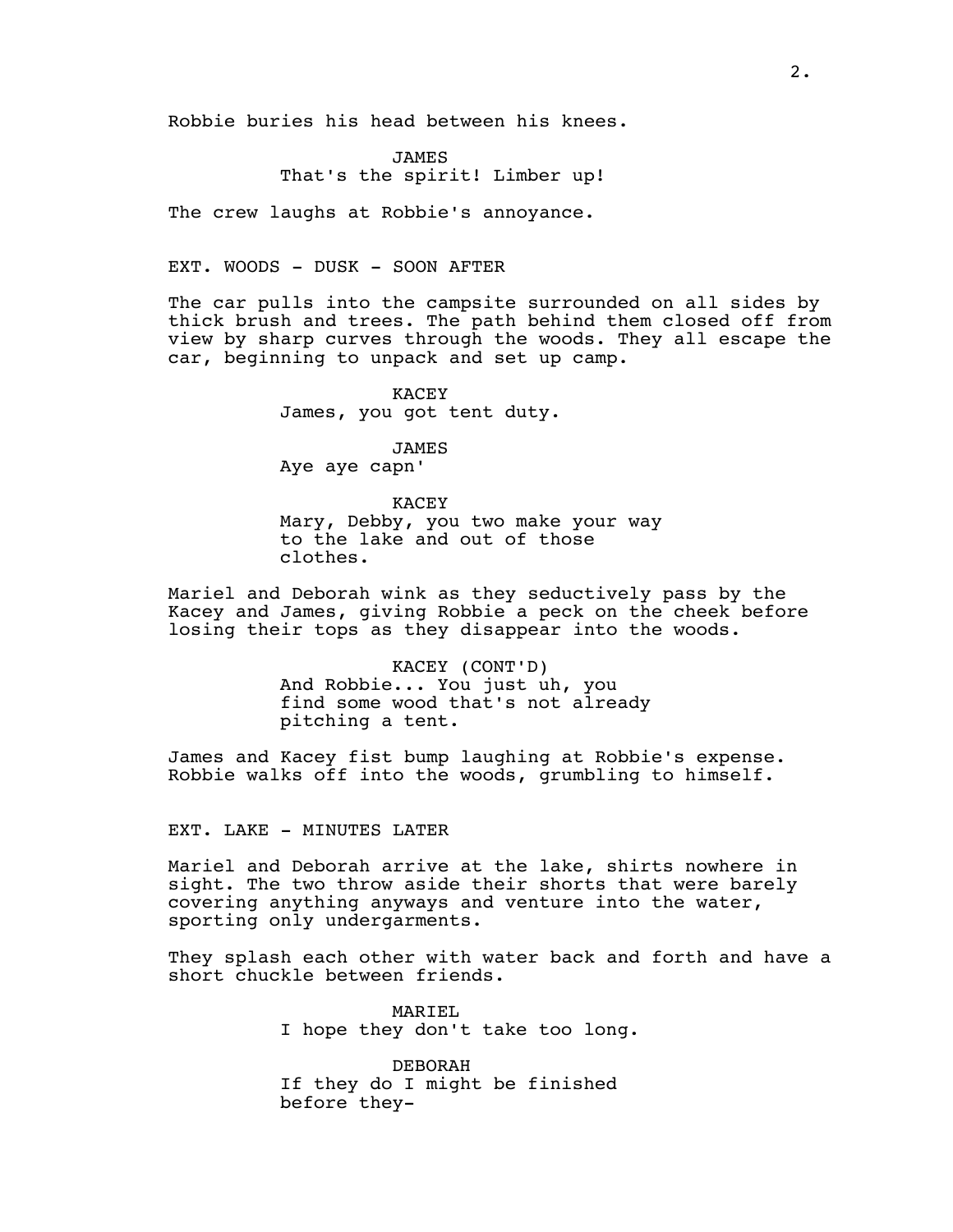The girls jump when they hear screams off in the distance.

MARIEL What was that???

## DEBORAH Aren't the guys over there?!

The two jump back out of the lake, ignoring their clothes, and run back towards the camp.

EXT. WOODS - MANY MINUTES AFTER ROBBIE LEFT

Robbie is walking through the woods, out of earshot of the camp. Hitting things with a flexible branch he acquired, he looks for suitable material for the fire, being lazy and overlooking branches to waste time.

As Robbie walks further into the woods, he realizes he's just made a big circle around the lake to the opposite side of the lake where Mariel and Deborah had been. The two girls have already left to run back to the camp at this point.

EXT. OTHER SIDE OF LAKE - CONT.

ROBBIE

Oh shit, Mars and Debby should be here.

Robbie looks around for the girls while making his way back to the other side of the lake.

EXT. LAKE - CONT.

As he approaches, he picks up a pair of shorts left by one of the girls, looking around for its owner.

> ROBBIE Debby? Mars? Did you drop something?

Seeing nothing except the other pair of shorts, which he collects, Robbie wanders around.

> ROBBIE (CONT'D) So no lake? Or did the guys bust so quick y'all are already in bed?

Chuckling to himself, Robbie turns his attention back to the woods as he hears a soft rustling in the distance between himself and the camp.